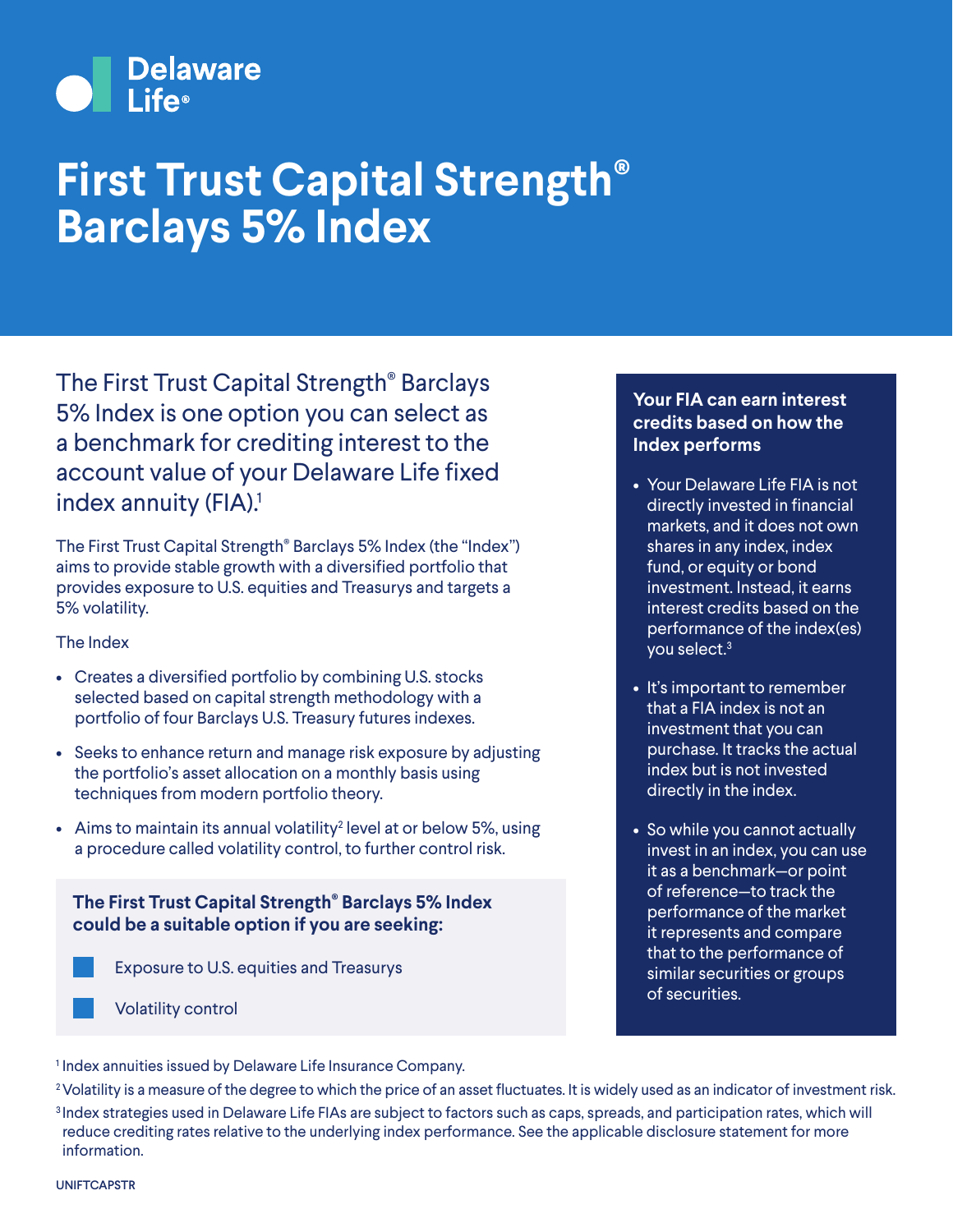# **The Equity component**

The Equity component of the Index utilizes the Capital Strength selection methodology, which began in March 2013. It aims to provide exposure to a portfolio of stocks of well-capitalized U.S. companies with strong market positions that may provide stockholders with greater degrees of stability and performance over time.

## Index equity component methodology

First Trust's proprietary Capital Strength methodology selects 50 large-cap U.S. stocks through criteria such as low volatility, high liquidity reserves, and low financial leverage.

The Capital Strength methodology begins with the stocks in the NASDAQ U.S. Benchmark Index and the largest companies with a minimum 3-month average dollar trading volume are selected.

The companies are then screened further for minimum cash or short-term investments and maximum longterm debt-to-market cap ratios, to attempt to identify companies with strong balance sheets, financial flexibility, lower cost of capital, and cash to meet liquidity needs.

The filter sets a minimum return on equity of 15% to favor better and more efficient allocators of capital.

Lastly, the index applies equal weights to the 50 stocks with the lowest volatility while capping exposure at 30% for each industry.



This information is presented for illustrative purposes only and is not a recommendation to invest in any specific security. Data presented may not be current and is subject to change.

## Additional information on the Capital Strength selection methodology

The Equity component holds 50 stocks and reconstitutes on a quarterly schedule and seeks to assign equal weight to the selected companies while limiting the exposure to any given industry sector for diversification purposes. Dividends are reinvested.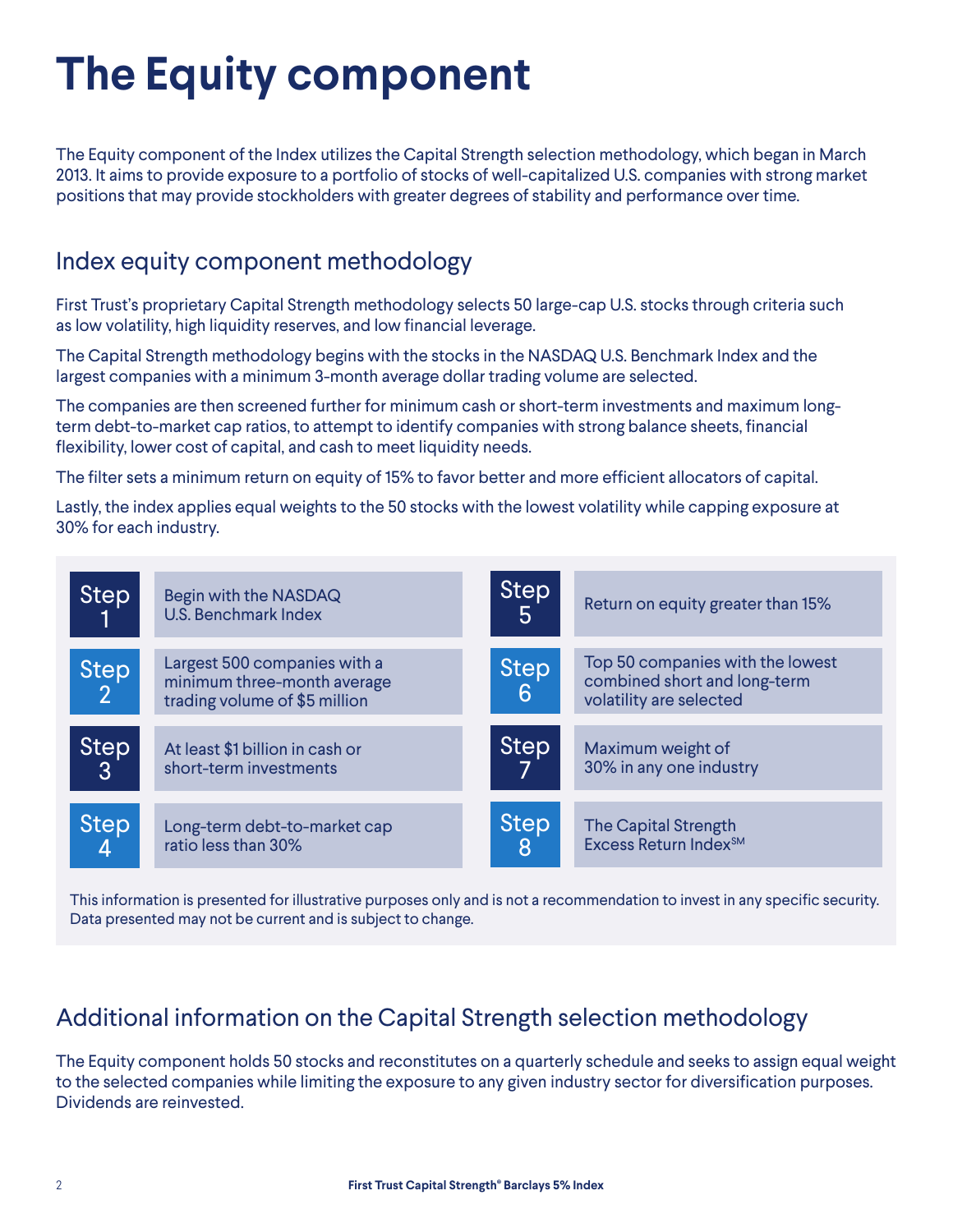## **The Treasury component**

The Treasury component of the Index is an equally weighted portfolio of four Barclays U.S. Treasury futures indexes: 2 year, 5 year, 10 year and 30 year.

### Constituents of the Treasury component

- Barclays U.S. 2-year Treasury Futures Index
- Barclays U.S. 10-year Treasury Futures Index
- Barclays U.S. 5-year Treasury Futures Index
- Barclays U.S. 30-year Treasury Futures Index

![](_page_2_Figure_7.jpeg)

Hypothetical examples are provided for illustrative purposes only and may not reflect actual weights or allocations.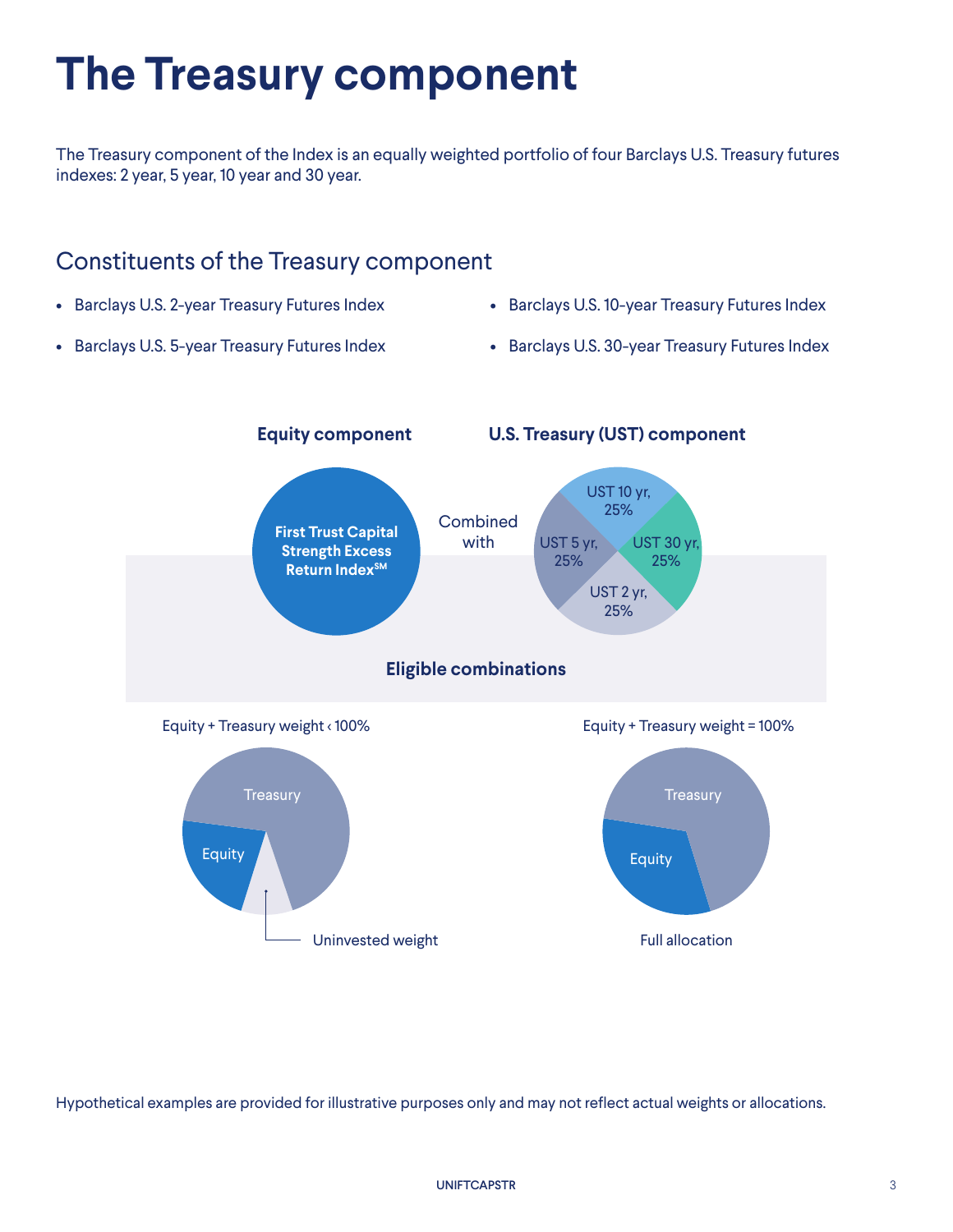## Finding the optimal combination

Each month, the Index runs a process called "mean-variance optimization," which aims to determine the optimal weights to be allocated to the Equity component and the Treasury component.

The mean-variance optimization process is based on Harry Markowitz's modern portfolio theory, which states that investors can maximize their expected return at any given risk level through diversification. For purposes of the Index, the process works as follows:

- 1. The process considers all combinations of the Equity component and the Treasury component, provided that the combined weight of these components does not exceed 100%.
- 2. The volatility of each combination is calculated, based on how volatile the two components have been and how they have moved relative to each other.
- 3. All the combinations with annual volatility exceeding 5% are eliminated.
- 4. The process selects the combination with the highest estimated return potential, based on the assumption that the risk-adjusted performance offered by the Equity component and the Treasury component will be comparable the following month.

This combination will be the index portfolio for the following month.<sup>4</sup>

![](_page_3_Figure_8.jpeg)

Hypothetical examples are provided for illustrative purposes only and may not reflect actual weights or allocations. 4The sum of weights for the equity component and the Treasury component in the index portfolio may be less than or equal to 100%. The combined weight of these components may not exceed 100%.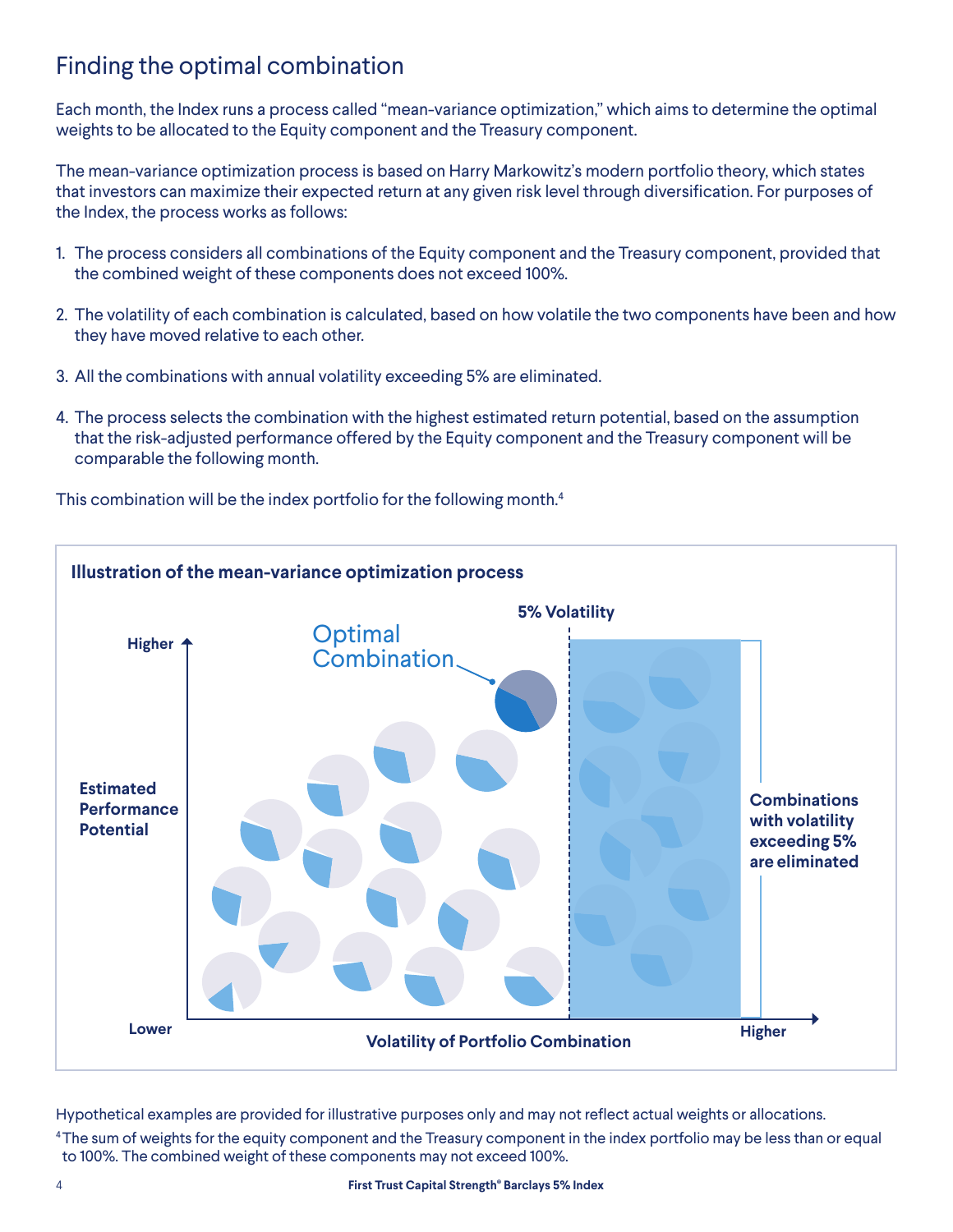## 5% volatility control

To further control risk, the Index applies an additional volatility control procedure that decreases or increases the Index's exposure to the index portfolio when necessary to maintain an annual volatility level at or below 5%.

To achieve this, a target exposure level to the index portfolio is calculated on a daily basis, by dividing the 5% upper volatility threshold using the recent volatility of the index portfolio,<sup>5</sup> subject to a maximum level of 150%. As a result:

- If the recent volatility of the index portfolio exceeds 5%, the target exposure to the index portfolio will be less than 100%, and the residual weight will be uninvested.
- If the recent volatility of the index portfolio is below 5%, the target exposure to the index portfolio may exceed 100% and can be up to 150%.

If the target exposure level calculated on any trading day differs from the actual exposure level by 5 percentage points or more, the Index will adjust its actual exposure level to the index portfolio on the following trading day to match this target level. The purpose of adjusting the Index's exposure to the index portfolio is to maintain the level of risk below the upper threshold limit of 5% as the market environment changes.

![](_page_4_Figure_6.jpeg)

Hypothetical examples are provided for illustrative purposes only and may not reflect actual weights or allocations. <sup>5</sup> For purposes of calculating index portfolio volatility in the volatility control procedure, the daily performance of the index portfolio is calculated as the weighted average of component daily performance using weights determined during the most recent monthly rebalance.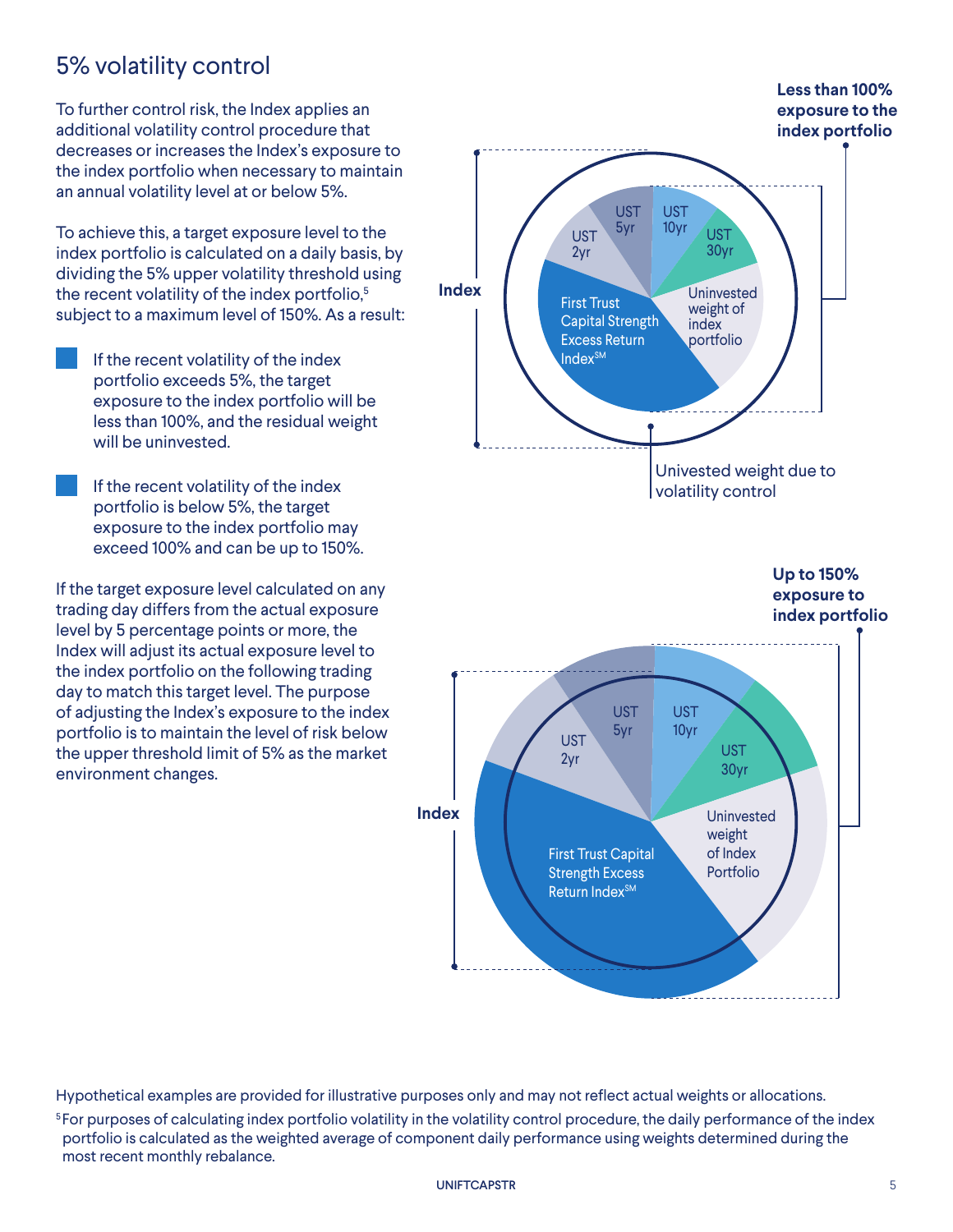# **First Trust**

At First Trust, their experience, history of innovation and diversity of offerings are all part of their mission and are the only way they know to become a trusted financial advisor. Because they consider each financial professional and his or her customer integral to their business, and truly our most valuable investment, they are committed to their best interests. They provide exceptional resources that help advisors define goals, solve problems and develop long-term strategies to help their clients achieve their dreams and goals. They believe that this kind of leadership will provide the most fundamentally sound investment products and advisor support available in today's marketplace.

#### **Risk Factors**

The following is a summary of these fees and costs and certain risks associated with the Index. You should consider the following, consult with your financial professional, and read any product documentation carefully before investing in any financial product based on the performance of the Index.

The Index may produce negative returns if the U.S. equity market and/or the U.S. Treasury market have a negative performance.

The strategy reflected in the Index may be unsuccessful. The index methodology of the First Trust Capital Strength® Barclays 5% Index may not be successful in identifying undervalued stocks with long-term competitive advantage, and the equity component may underperform broad equity market benchmarks. In addition, the allocation between stocks and Treasury futures reflected in the Index at any time may not be optimized and may underperform a different allocation between the two asset classes.

Because the First Trust Capital Strength® Barclays 5% Index includes a limitation on the exposure to any given industry sector, the Index may limit exposure to stocks within a sector experiencing positive performance, which may result in the Index underperforming a similar strategy without this limitation.

The Index includes deductions for a fee of 0.5% per year, plus an additional cost equal to the Secured Overnight Financing Rate (SOFR) plus 11.45 bps for equity component, and a fee of 0.5% per year for the Treasury component, which may be increased or decreased in the aggregate by the mean-variance optimization process and the volatility control mechanism. These deductions will reduce the Index's performance, and the Index will underperform similar portfolios from which these fees and costs are not deducted.

The volatility control mechanism included in the Index may not achieve its intended goal, and the Index may not be successful in maintaining its volatility at or below 5%.

The mean-variance optimization process and the volatility control mechanism will determine the Index's exposure to the equity component and Treasury component. If the Index's total exposure to the equity component and Treasury component is greater than 100%, any negative performance of the components may be magnified, and the level of the Index may decrease significantly. In addition, if the Index's total exposure to the equity component and Treasury component is less than 100%, the difference will be uninvested and will earn no return.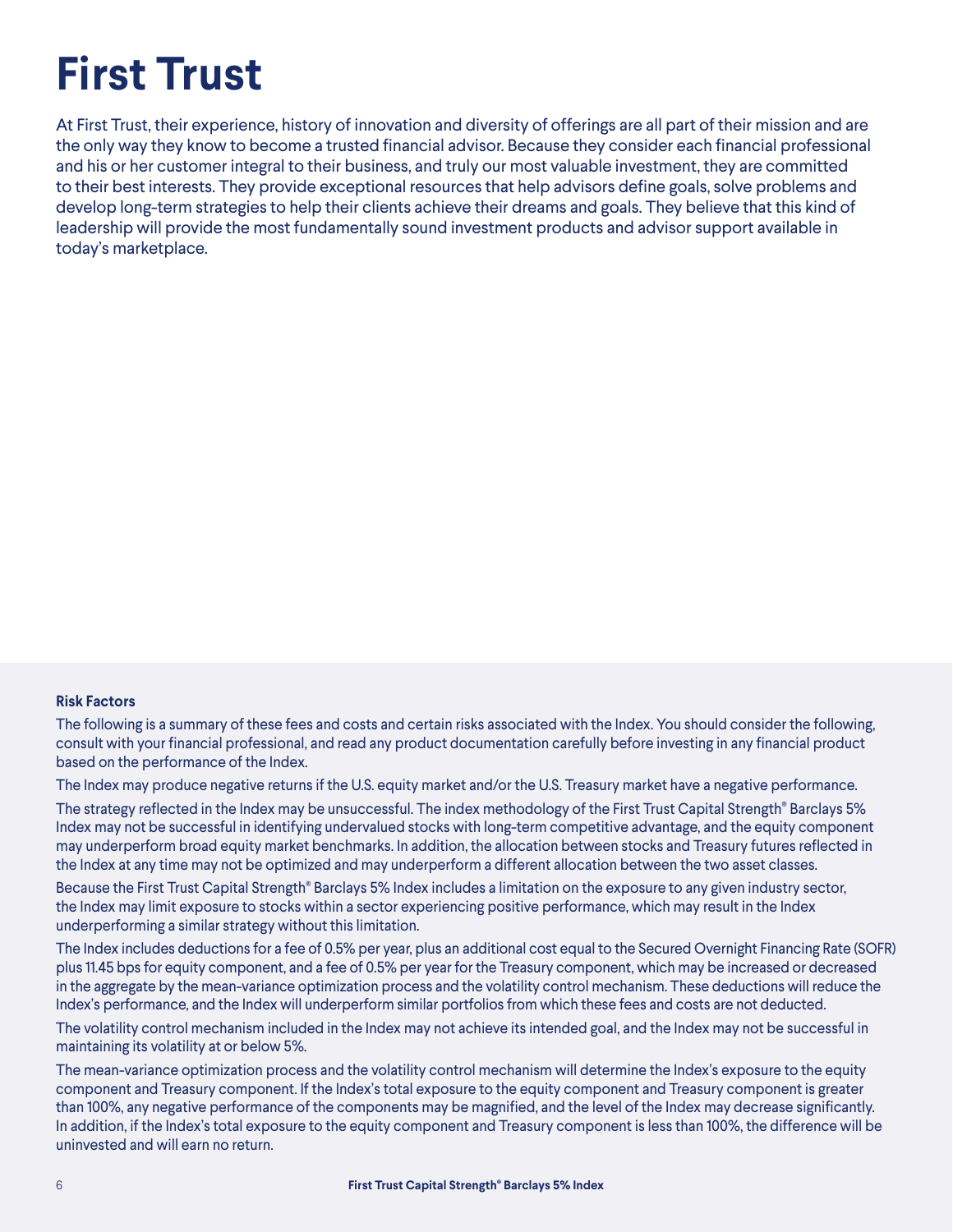#### **Barclays and First Trust**

Neither Barclays Bank PLC ("BB PLC") nor any of its affiliates (collectively 'Barclays') is the issuer or producer of Delaware Life fixed index annuities and Barclays has no responsibilities, obligations or duties to investors in Delaware Life fixed index annuities. The First Trust Capital Strength® Barclays 5% Index (the 'Index'), together with any Barclays indices that are components of the Index, is a trademark owned by Barclays and, together with any component indices and index data, is licensed for use by Delaware Life Insurance Company as the issuer or producer of Delaware Life fixed index annuities (the 'Issuer').

Barclays' only relationship with the Issuer in respect of the Index is the licensing of the Index, which is administered, compiled and published by BB PLC in its role as the index sponsor (the 'Index Sponsor') without regard to the Issuer or Delaware Life fixed index annuities or investors in Delaware Life fixed index annuities. Additionally, Delaware Life Insurance Company as issuer or producer of Delaware Life fixed index annuities may for itself execute transaction(s) with Barclays in or relating to the Index in connection with Delaware Life fixed index annuities. Investors acquire Delaware Life fixed index annuities from Delaware Life Insurance Company and investors neither acquire any interest in the Index nor enter into any relationship of any kind whatsoever with Barclays upon making an investment in Delaware Life fixed index annuities. Delaware Life fixed index annuities are not sponsored, endorsed, sold or promoted by Barclays and Barclays makes no representation regarding the advisability of Delaware Life fixed index annuities or use of the Index or any data included therein. Barclays shall not be liable in any way to the Issuer, investors or to other third parties in respect of the use or accuracy of the Index or any data included therein.

Barclays Index Administration ("BINDA"), a distinct function within BB PLC, is responsible for day-to-day governance of BB PLC's activities as Index Sponsor.

To protect the integrity of Barclays' indices, BB PLC has in place a control framework designed to identify and remove and/or mitigate (as appropriate) conflicts of interest. Within the control framework, BINDA has the following specific responsibilities:

- oversight of any third party index calculation agent;
- acting as approvals body for index lifecycle events (index launch, change and retirement); and
- resolving unforeseen index calculation issues where discretion or interpretation may be required (for example: upon the occurrence of market disruption events).

To promote the independence of BINDA, the function is operationally separate from BB PLC's sales, trading and structuring desks, investment managers, and other business units that have, or may be perceived to have, interests that may conflict with the independence or integrity of Barclays' indices.

Notwithstanding the foregoing, potential conflicts of interest exist as a consequence of BB PLC providing indices alongside its other businesses. Please note the following in relation to Barclays' indices:

- BB PLC may act in multiple capacities with respect to a particular index including, but not limited to, functioning as index sponsor, index administrator, index owner and licensor.
- Sales, trading or structuring desks in BB PLC may launch products linked to the performance of a index. These products are typically hedged by BB PLC's trading desks. In hedging an index, a trading desk may purchase or sell constituents of that index. These purchases or sales may affect the prices of the index constituents which could in turn affect the level of that index.
- BB PLC may establish investment funds that track an index or otherwise use an index for portfolio or asset allocation decisions.

The Index Sponsor is under no obligation to continue the administration, compilation and publication of the Index or the level of the Index. While the Index Sponsor currently employs the methodology ascribed to the Index (and application of such methodology shall be conclusive and binding), no assurance can be given that market, regulatory, juridical, financial, fiscal or other circumstances (including, but not limited to, any changes to or any suspension or termination of or any other events affecting any constituent within the Index) will not arise that would, in the view of the Index Sponsor, necessitate an adjustment, modification or change of such methodology. In certain circumstances, the Index Sponsor may suspend or terminate the Index. The Index Sponsor has appointed a third-party agent (the 'Index Calculation Agent') to calculate and maintain the Index. While the Index Sponsor is responsible for the operation of the Index, certain aspects have thus been outsourced to the Index Calculation Agent.

#### Barclays

a. makes no representation or warranty, express or implied, to the Issuer or any member of the public regarding the advisability of investing in transactions generally or the ability of the Index to track the performance of any market or underlying assets or data; and

b. has no obligation to take the needs of the Issuer into consideration in administering, compiling or publishing the Index.

Barclays has no obligation or liability in connection with administration, marketing or trading of Delaware Life fixed index annuities.

The licensing agreement between Delaware Life Insurance Company and BB PLC is solely for the benefit of Delaware Life Insurance Company and Barclays and not for the benefit of the owners of Delaware Life fixed index annuities, investors or other third parties. BARCLAYS DOES NOT GUARANTEE, AND SHALL HAVE NO LIABILITY TO THE PURCHASERS AND TRADERS, AS THE CASE MAY BE, OF THE TRANSACTION OR TO THIRD PARTIES FOR THE QUALITY, ACCURACY AND/OR COMPLETENESS OF THE INDEX / OR ANY DATA INCLUDED THEREIN OR FOR INTERRUPTIONS IN THE DELIVERY OF THE INDEX. BARCLAYS MAKES NO EXPRESS OR IMPLIED WARRANTIES, AND HEREBY EXPRESSLY DISCLAIMS ALL WARRANTIES OF MERCHANTABILITY OR FITNESS FOR A PARTICULAR